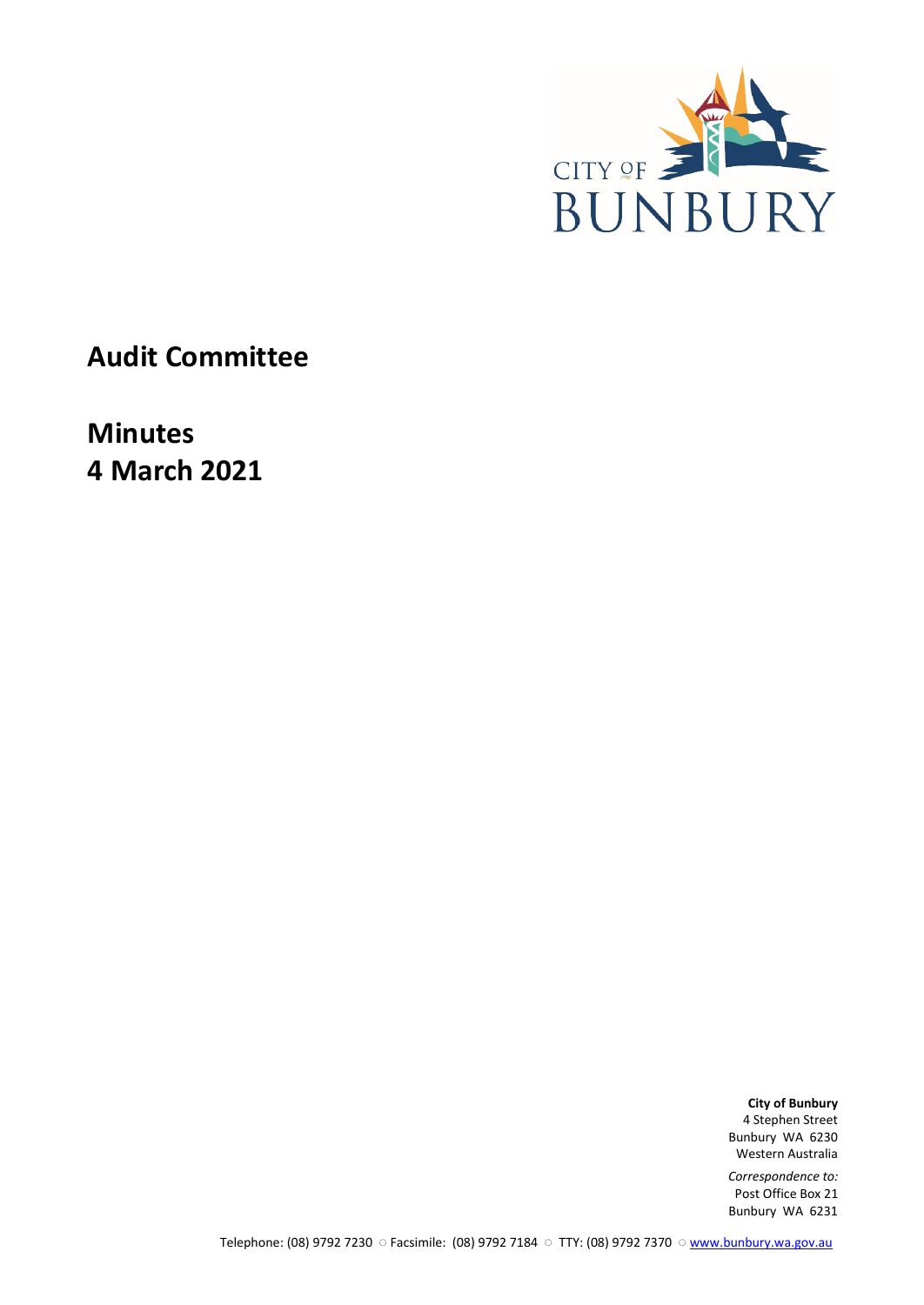

## **Audit Committee Terms of Reference**

*The duties and responsibilities of the committee will be:*

- *a) Provide guidance and assistance to Council as to the carrying out the functions of the local government in relation to audits and matters related to financial management;*
- *b) Meet with the auditor once in each year and provide a report to Council on the matters discussed and outcome of those discussions;*
- *c) Liaise with the CEO to ensure that the local government does everything in its power to:* 
	- *- assist the auditor to conduct the audit and carry out his or her other duties under the Local Government Act 1995; and* 
		- *- ensure that audits are conducted successfully and expeditiously;*
- *d) Examine the reports of the auditor after receiving a report from the CEO on the matters to:* 
	- *- determine if any matters raised require action to be taken by the local government; and*
	- *- oversee the implementation of any action so determined in respect of those matters;*
- *e) Review the report prepared by the CEO on any actions taken in respect of any matters raised in the report of the auditor and presenting the report to Council for adoption prior to the end of the next financial year or 6 months after the last report prepared by the auditor is received, whichever is the latest in time;*
- *f) Review the scope of the internal audit plan and program and its effectiveness;*
- *g) Review the appropriateness of special internal audit assignments undertaken by internal audit at the request of Council or the CEO;*
- *h) Review the level of resources allocated to internal audit and the scope of its authority;*
- *i) Review reports of internal audits, monitor the implementation of recommendations made by the audit and review the extent to which Council and management reacts to matters raised;*
- *j) Facilitate liaison between the internal and external auditor to promote compatibility, to the extent appropriate, between their audit programs;*
- *k) Review the local government's draft annual financial report, focusing on:* 
	- *- accounting policies and practices;*
	- *- changes to accounting policies and practices;*
	- *- the process used in making significant accounting estimates;*
	- *- significant adjustments to the financial report (if any) arising from the audit process;*
	- *- compliance with accounting standards and other reporting requirements; and* 
		- *- significant variances from prior years;*
- *l) Consider and recommend adoption of the annual financial report to Council. Review any significant changes that may arise subsequent to any such recommendation but before the annual financial report is signed;*
- *m) Address issues brought to the attention of the committee, including responding to requests from Council for advice that are within the parameters of the committee's terms of reference;*
- *n) Seek information or obtain expert advice through the CEO on matters of concern within the scope of the committee's terms of reference following authorisation from the Council;*
- *o) Review the annual Compliance Audit Return and report to the council the results of that review,*
- *p) Having regard to the culture and capability of the organisation, consider the CEO's reviews of the appropriateness and effectiveness of the local government's systems and procedures in regard to risk management, internal control and legislative compliance, required to be provided to the committee, and report to the council the results of those reviews;*
- *q) Monitor and advise the CEO when the CEO is carrying out functions in relation to a review of the appropriateness and effectiveness of the local government's systems and procedures in regard to risk management, internal control and legislative compliance;*
- *r) Oversee the implementation of any action required following receipt of the review of the appropriateness and effectiveness of the local government's systems and procedures in regard to risk management, internal control and legislative compliance;*
- *s) Monitor and advise the CEO when the CEO is carrying out functions in relation to a review of the appropriateness and effectiveness of the financial management systems and procedures;*
- *t) Oversee the implementation of any action required following receipt of a review of the appropriateness and effectiveness of the financial management systems and procedures.*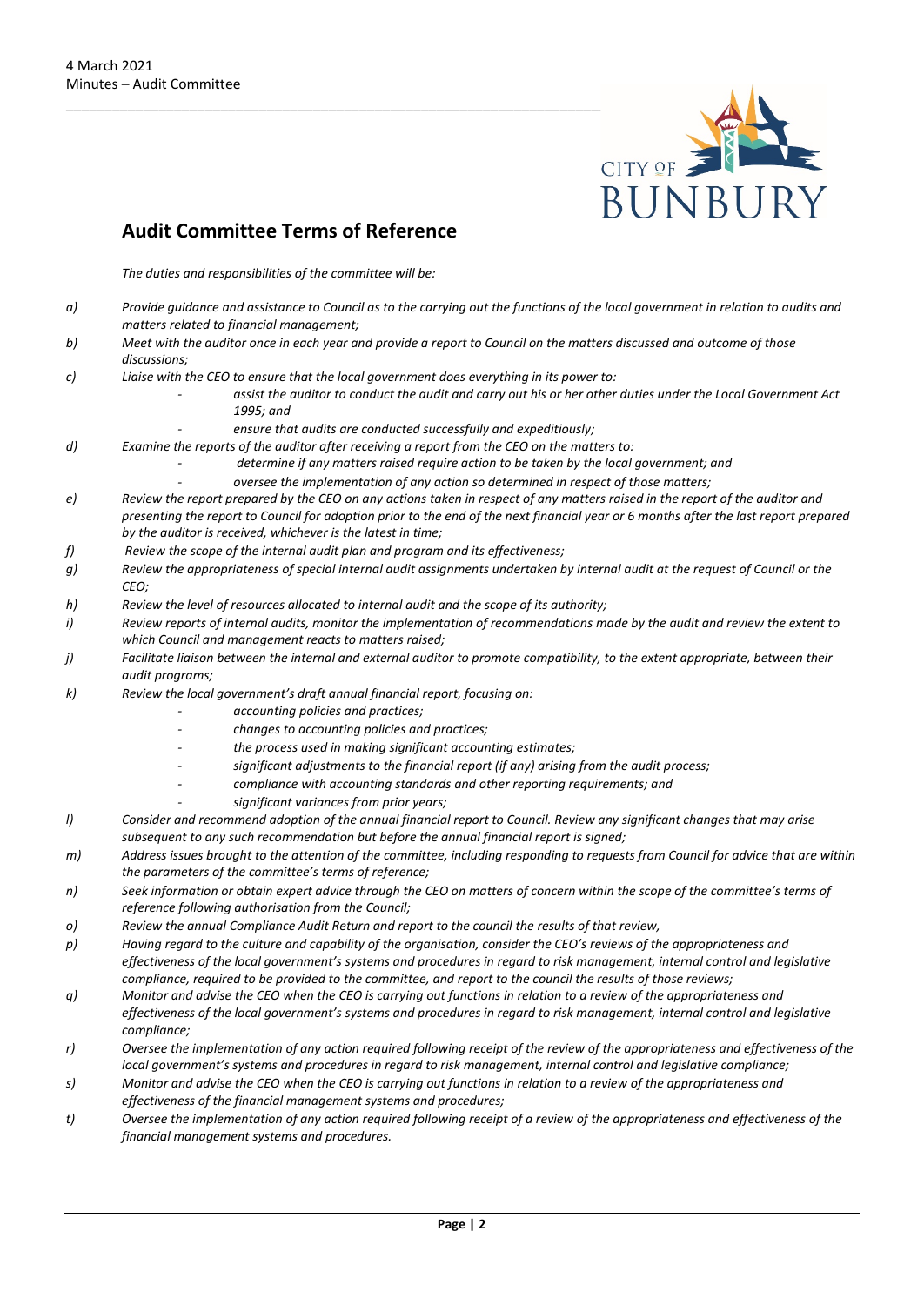# **Table of Contents**

| 7. |                                                    |  |
|----|----------------------------------------------------|--|
|    |                                                    |  |
|    |                                                    |  |
|    |                                                    |  |
|    |                                                    |  |
|    |                                                    |  |
|    |                                                    |  |
|    |                                                    |  |
|    |                                                    |  |
|    |                                                    |  |
|    |                                                    |  |
|    |                                                    |  |
|    |                                                    |  |
|    | 4.1<br>4.2<br>10.1<br>10.2<br>10.3<br>11.1<br>11.2 |  |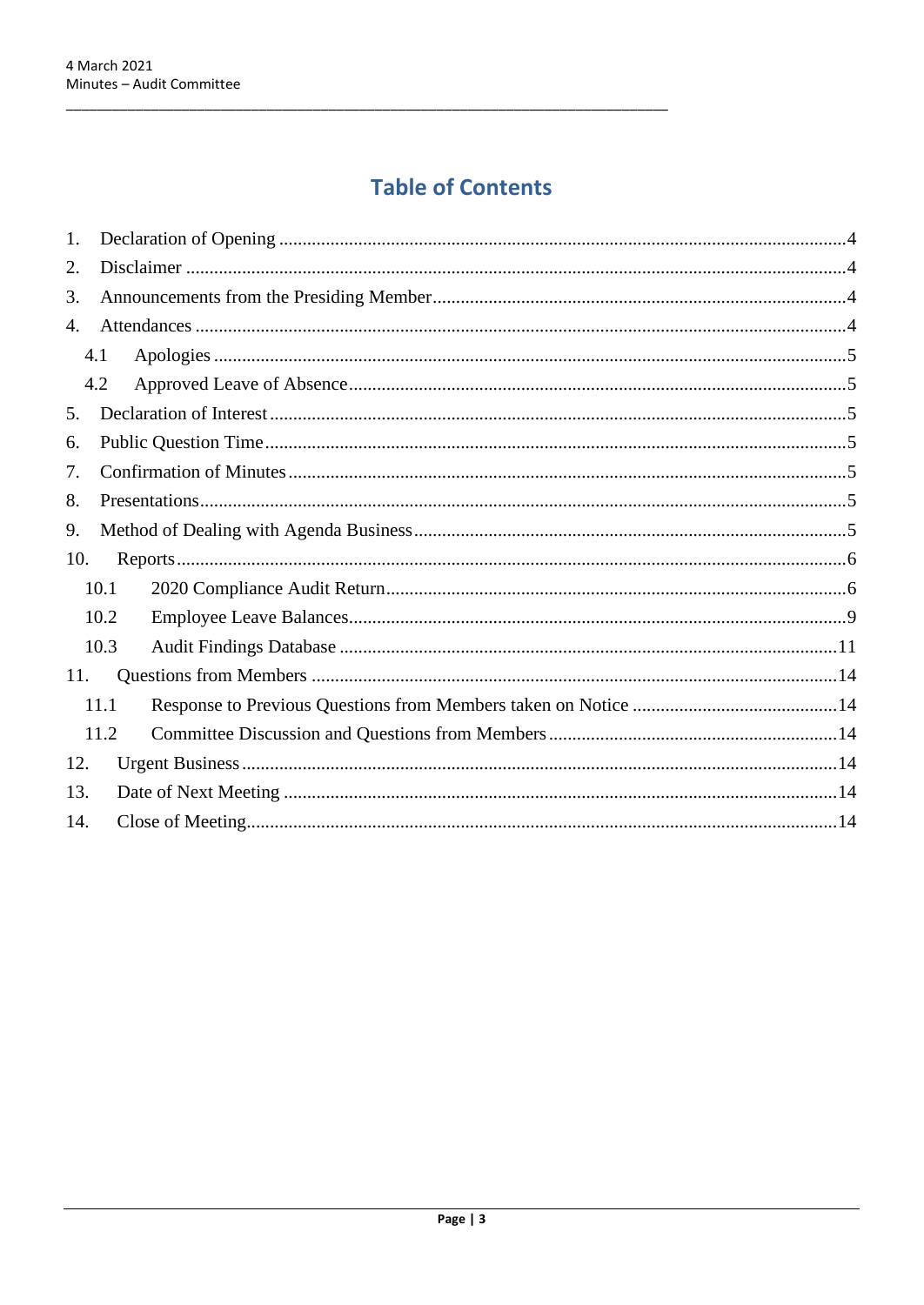# **Acknowledgement of Country**

We acknowledge the Traditional Custodians of this land, the Wardandi Noongar people, and pay our respects to Elders past, present and future.

# **Minutes**

## **4 March 2021**

Members of the public to note that recommendations made by this committee are not final and will be subject to adoption (or otherwise) at a future meeting of the Bunbury City Council.

#### <span id="page-3-0"></span>**1. Declaration of Opening**

The Presiding Member declared the meeting open at 10.00am.

\_\_\_\_\_\_\_\_\_\_\_\_\_\_\_\_\_\_\_\_\_\_\_\_\_\_\_\_\_\_\_\_\_\_\_\_\_\_\_\_\_\_\_\_\_\_\_\_\_\_\_\_\_\_\_\_\_\_\_\_\_\_\_\_\_\_\_\_\_\_\_\_\_\_\_\_\_\_

## <span id="page-3-1"></span>**2. Disclaimer**

Not applicable to this committee.

#### <span id="page-3-2"></span>**3. Announcements from the Presiding Member**

Nil

#### <span id="page-3-3"></span>**4. Attendances**

#### *Committee Members:*

| <b>Member Name</b>                  | <b>Representing</b>     |
|-------------------------------------|-------------------------|
| Mayor Gary Brennan                  | City of Bunbury         |
| Cr Jaysen Miguel (Presiding Member) | City of Bunbury         |
| Cr Cheryl Kozisek                   | City of Bunbury         |
| Mr Stephen Foster                   | <b>Community Member</b> |
| Mr John Barratt                     | <b>Community Member</b> |

#### *Support Staff/Visitors:*

| <b>Name</b>       | Title                                            |
|-------------------|--------------------------------------------------|
| Mr Greg Golinski  | <b>Manager Governance</b>                        |
| Mr David Ransom   | <b>Manager Finance</b>                           |
| Mrs Leanne French | Senior Governance Officer                        |
| Mr Dave Chandler  | Director Strategy and Organisational Performance |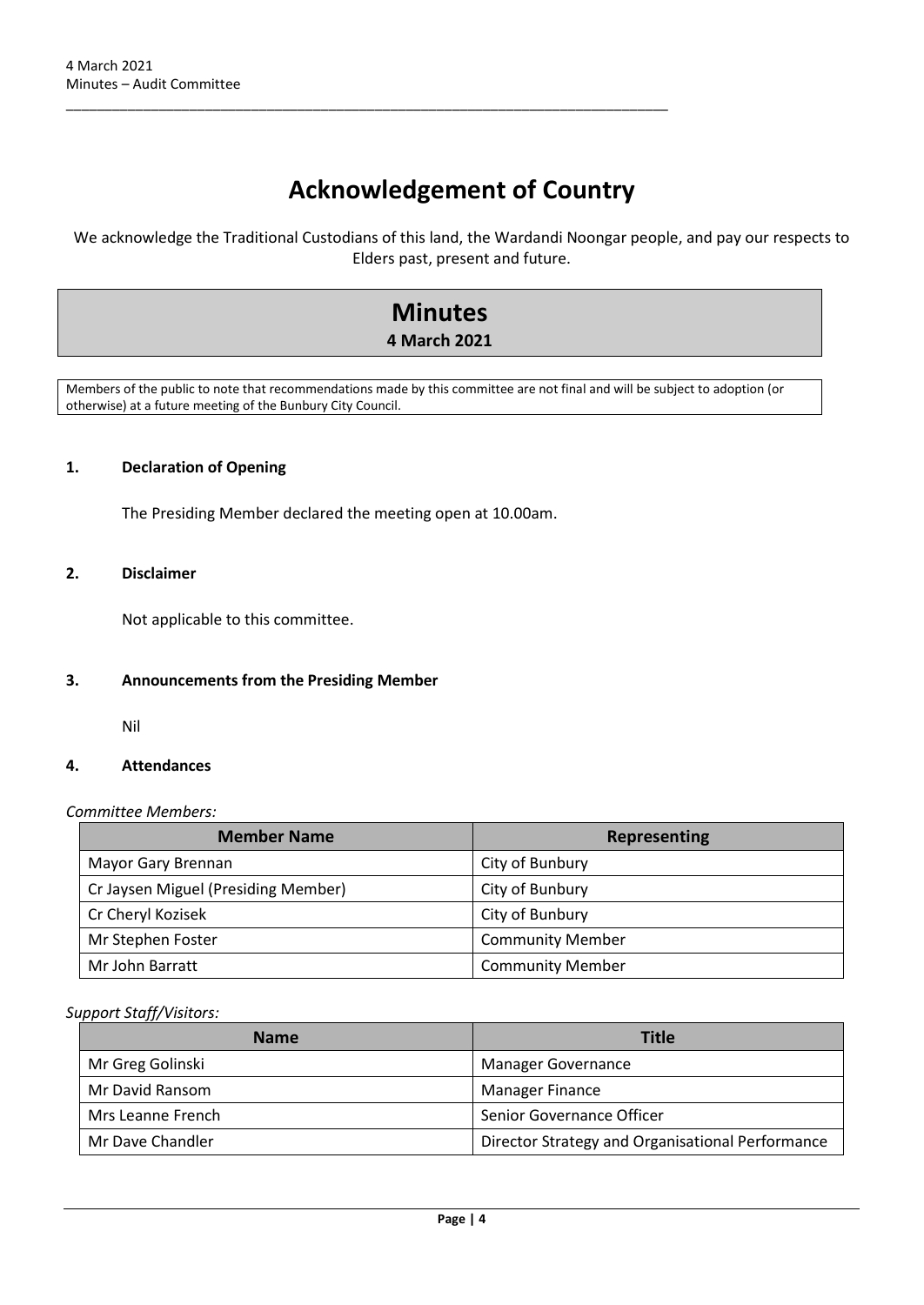#### <span id="page-4-0"></span>*4.1 Apologies*

Mal Osborne, CEO

\_\_\_\_\_\_\_\_\_\_\_\_\_\_\_\_\_\_\_\_\_\_\_\_\_\_\_\_\_\_\_\_\_\_\_\_\_\_\_\_\_\_\_\_\_\_\_\_\_\_\_\_\_\_\_\_\_\_\_\_\_\_\_\_\_\_\_\_\_\_\_\_\_\_\_\_\_\_

#### <span id="page-4-1"></span>*4.2 Approved Leave of Absence*

Nil

#### <span id="page-4-2"></span>**5. Declaration of Interest**

Nil

#### <span id="page-4-3"></span>**6. Public Question Time**

Not applicable to this committee.

## <span id="page-4-4"></span>**7. Confirmation of Minutes**

Committee Decision: Moved: Mayor Brennan Seconded: Mr Foster

*The minutes of the Audit Committee Meeting held on 2 December 2020 are confirmed as a true and accurate record.*

*CARRIED*

#### <span id="page-4-5"></span>**8. Presentations**

Nil

## <span id="page-4-6"></span>**9. Method of Dealing with Agenda Business**

All items were dealt with in the order they appeared in the agenda.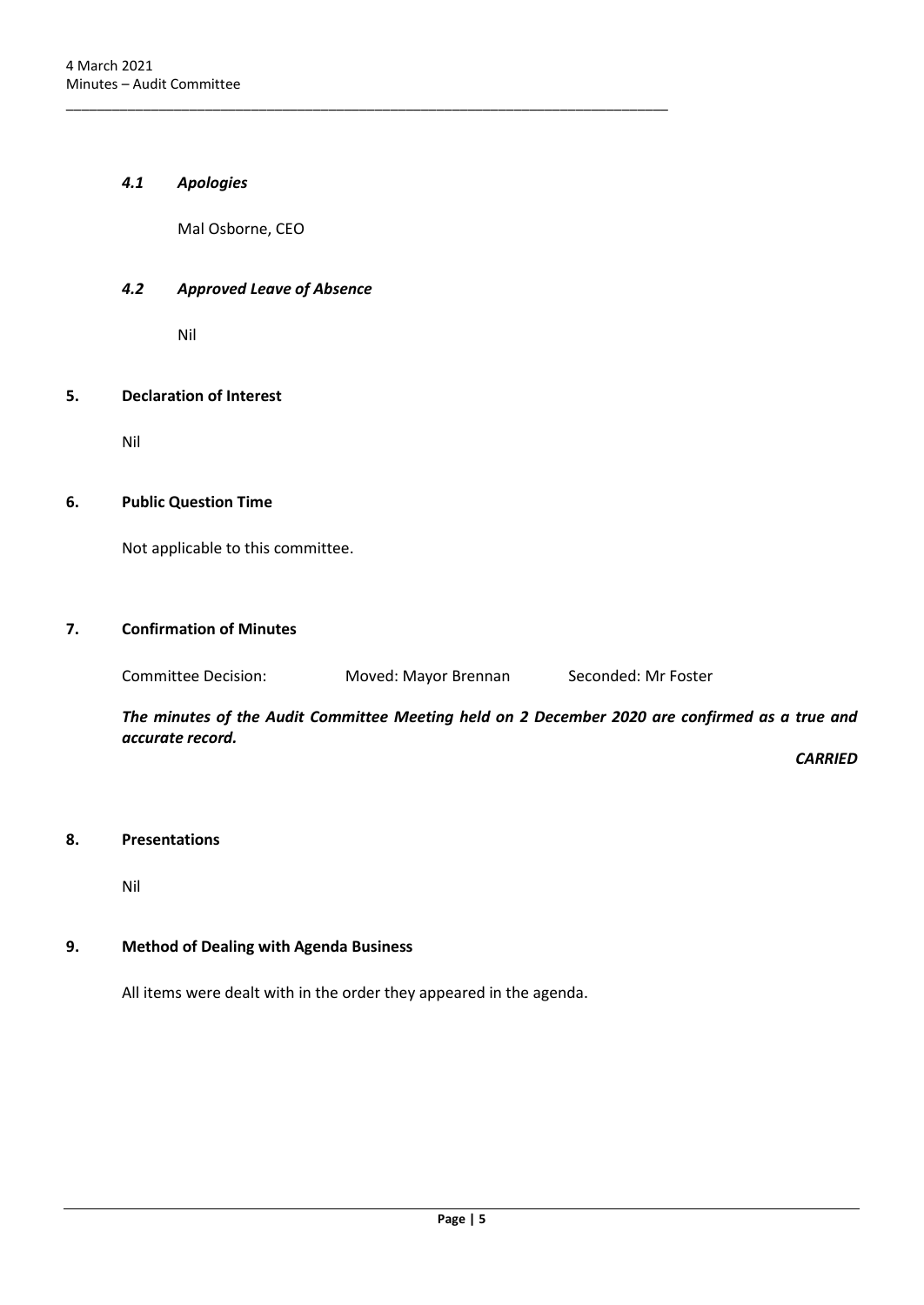#### <span id="page-5-0"></span>**10. Reports**

#### <span id="page-5-1"></span>*10.1 2020 Compliance Audit Return*

| <b>File Ref:</b>            | COB/2569                                                         |  |                             |
|-----------------------------|------------------------------------------------------------------|--|-----------------------------|
| <b>Applicant/Proponent:</b> | Internal                                                         |  |                             |
| <b>Responsible Officer:</b> | Leanne French, Senior Governance and Risk Officer                |  |                             |
| <b>Responsible Manager:</b> | Greg Golinski, Manager Governance                                |  |                             |
| <b>Executive:</b>           | David Chandler, Director Strategy and Organisational Performance |  |                             |
| <b>Authority/Discretion</b> | Advocacy                                                         |  | Review                      |
|                             | Executive/Strategic                                              |  | Quasi-Judicial              |
|                             | Legislative<br>⊠                                                 |  | <b>Information Purposes</b> |
| <b>Attachments:</b>         | Appendix 1: 2020 Compliance Audit Return                         |  |                             |

\_\_\_\_\_\_\_\_\_\_\_\_\_\_\_\_\_\_\_\_\_\_\_\_\_\_\_\_\_\_\_\_\_\_\_\_\_\_\_\_\_\_\_\_\_\_\_\_\_\_\_\_\_\_\_\_\_\_\_\_\_\_\_\_\_\_\_\_\_\_\_\_\_\_\_\_\_\_

#### **Summary**

The purpose of this report is for Council to consider the Statutory Compliance Audit Return (the Return) for the calendar year 1 January to 31 December 2020.

#### **Executive Recommendation**

That the Audit Committee recommend that Council adopt the Statutory Compliance Audit Return for the City of Bunbury for the period 1 January to 31 December 2020.

*Voting Requirement: Simple Majority* 

#### **Strategic Relevance**

| Theme 4       | Our City                                                                       |
|---------------|--------------------------------------------------------------------------------|
| Goal          | Civic leadership, partnerships and sound governance in delivering with and for |
|               | the community                                                                  |
| Objective 4.4 | A skilled organisation, which exercises responsible asset stewardship, sound   |
|               | financial management, and exemplary customer service                           |

#### **Regional Impact Statement**

Not applicable

#### **Background**

Each year the Department of Local Government, Sport and Cultural Industries requires local governments to conduct an annual assessment of their compliance with key components of the *Local Government Act 1995* (the Act) and associated Regulations. The 2020 Return is to be provided to the Department by 31 March 2021.

#### **Council Policy Compliance**

There is no current Council Policy relevant to this item.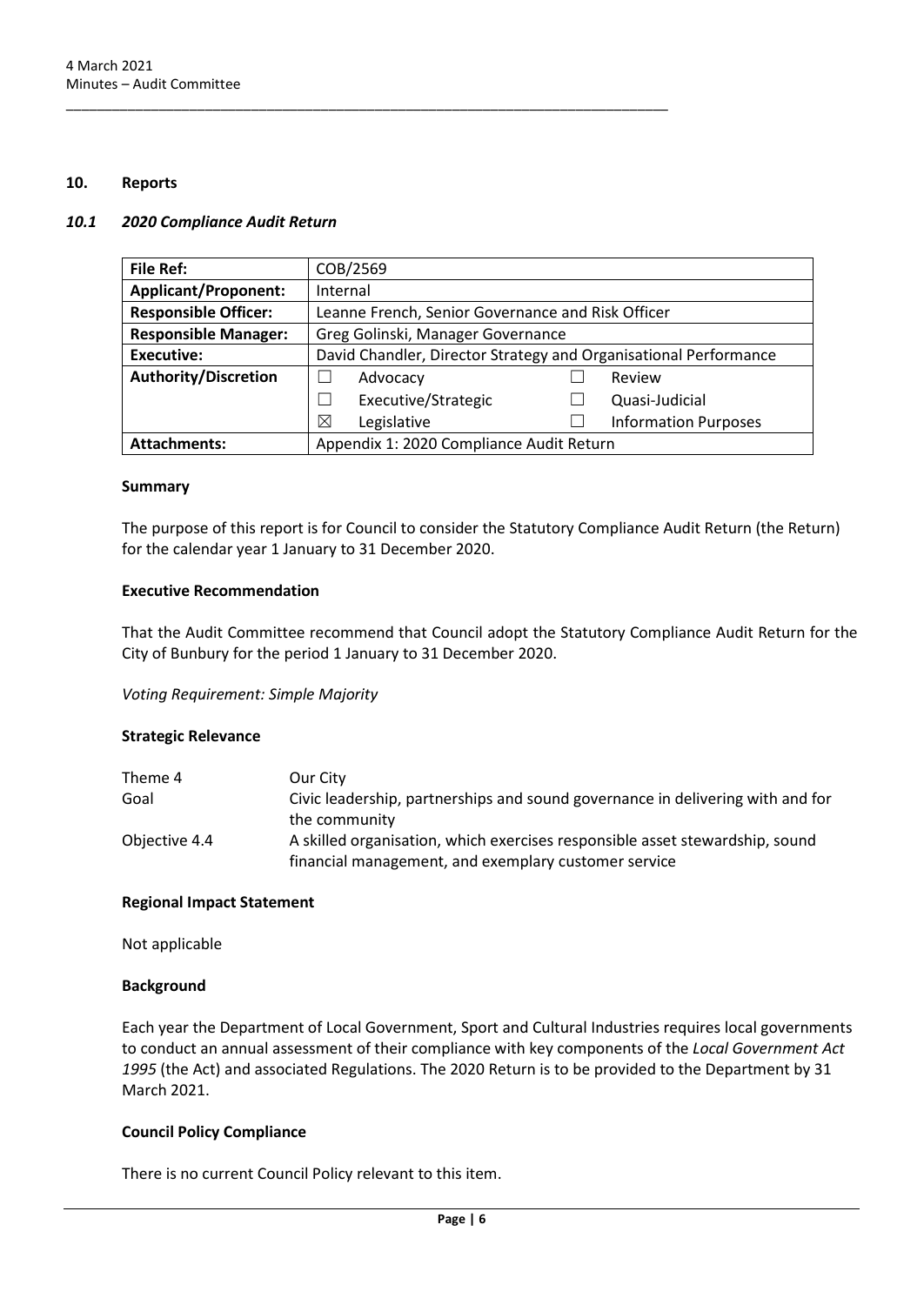#### **Legislative Compliance**

Completion of the statutory Compliance Audit Return is a requirement under the provisions of section 7.13(1)(i) of the *Local Government Act 1995* and regulations 13 and 14 of the *Local Government (Audit) Regulations 1996*.

\_\_\_\_\_\_\_\_\_\_\_\_\_\_\_\_\_\_\_\_\_\_\_\_\_\_\_\_\_\_\_\_\_\_\_\_\_\_\_\_\_\_\_\_\_\_\_\_\_\_\_\_\_\_\_\_\_\_\_\_\_\_\_\_\_\_\_\_\_\_\_\_\_\_\_\_\_\_

### **Officer Comments**

The Chief Executive Officer, Directors and relevant Managers are provided with copies of the relevant sections of the Return for assessment and completion. The final Return is then compiled on-line at the end of the review period using information provided. Any comments, where appropriate, are included in the Return to assist in either validating compliance or explaining non-compliance.

Completion of the relevant sections of the Return effectively requires a number of ad-hoc internal audits, which assist the City to ensure that operations meet the statutory requirements of the Act and associated Regulations.

Based on the information provided, nothing came to attention that would suggest an instance of noncompliance.

#### **Analysis of Financial and Budget Implications**

Nil

## **Community Consultation**

Community Consultation has not been sought on this matter.

#### **Elected Member/Officer Consultation**

Relevant Officers and the Executive Leadership Team have been consulted in relation to the completion of the 2020 Return, which is now presented to the Audit Committee for consideration.

#### **Applicant Consultation**

Not applicable.

## **Timeline: Council Decision Implementation**

Submission of the Return to the Department of Local Government, Sport and Cultural Industries by 31 March 2021.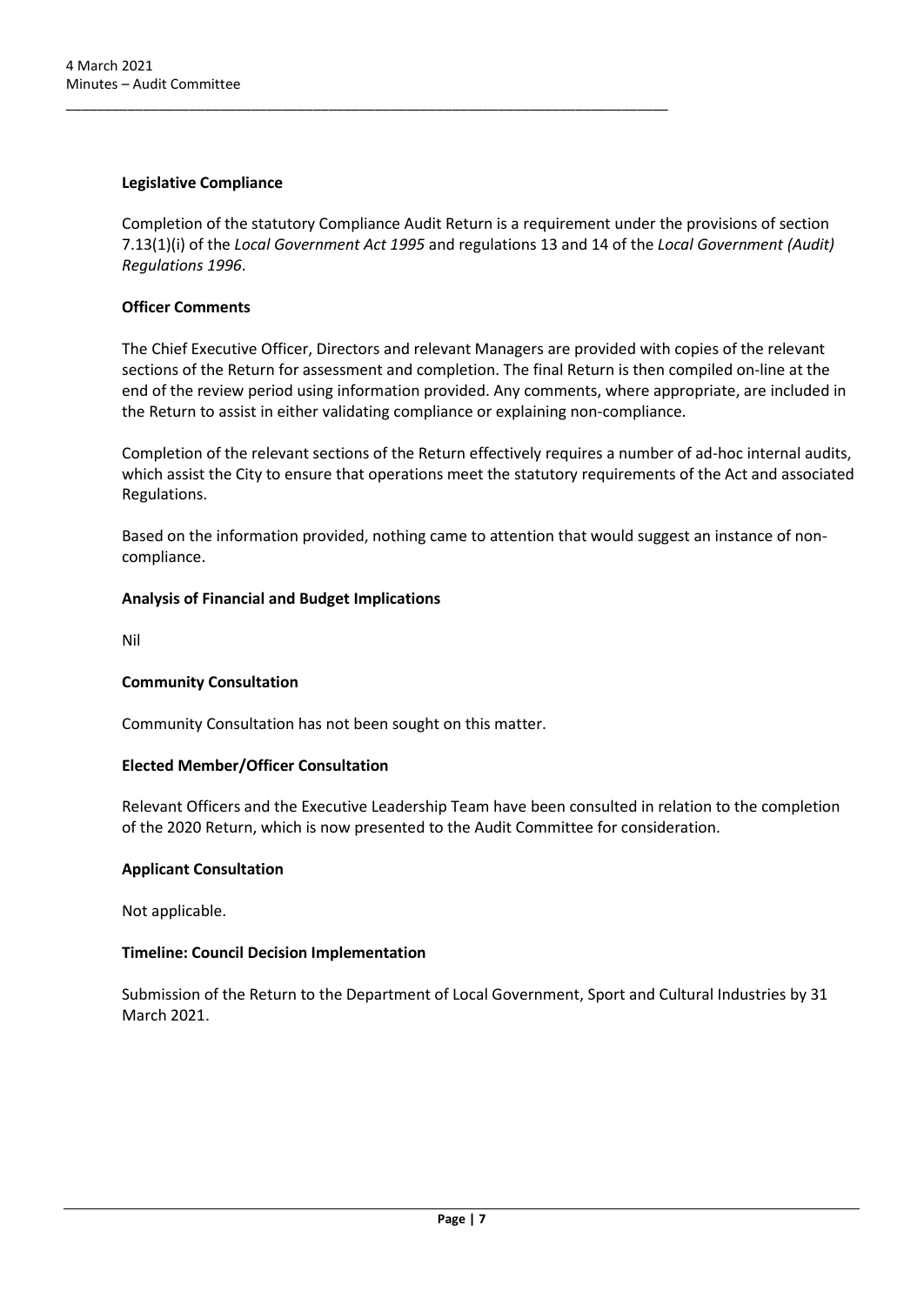### **Outcome of Meeting – 4 March 2021**

\_\_\_\_\_\_\_\_\_\_\_\_\_\_\_\_\_\_\_\_\_\_\_\_\_\_\_\_\_\_\_\_\_\_\_\_\_\_\_\_\_\_\_\_\_\_\_\_\_\_\_\_\_\_\_\_\_\_\_\_\_\_\_\_\_\_\_\_\_\_\_\_\_\_\_\_\_\_

The Executive Recommendation as printed was moved by Mayor Brennan and seconded by Cr Kozisek and was CARRIED unanimously as follows:

*That the Audit Committee recommend that Council adopt the Statutory Compliance Audit Return for the City of Bunbury for the period 1 January to 31 December 2020.*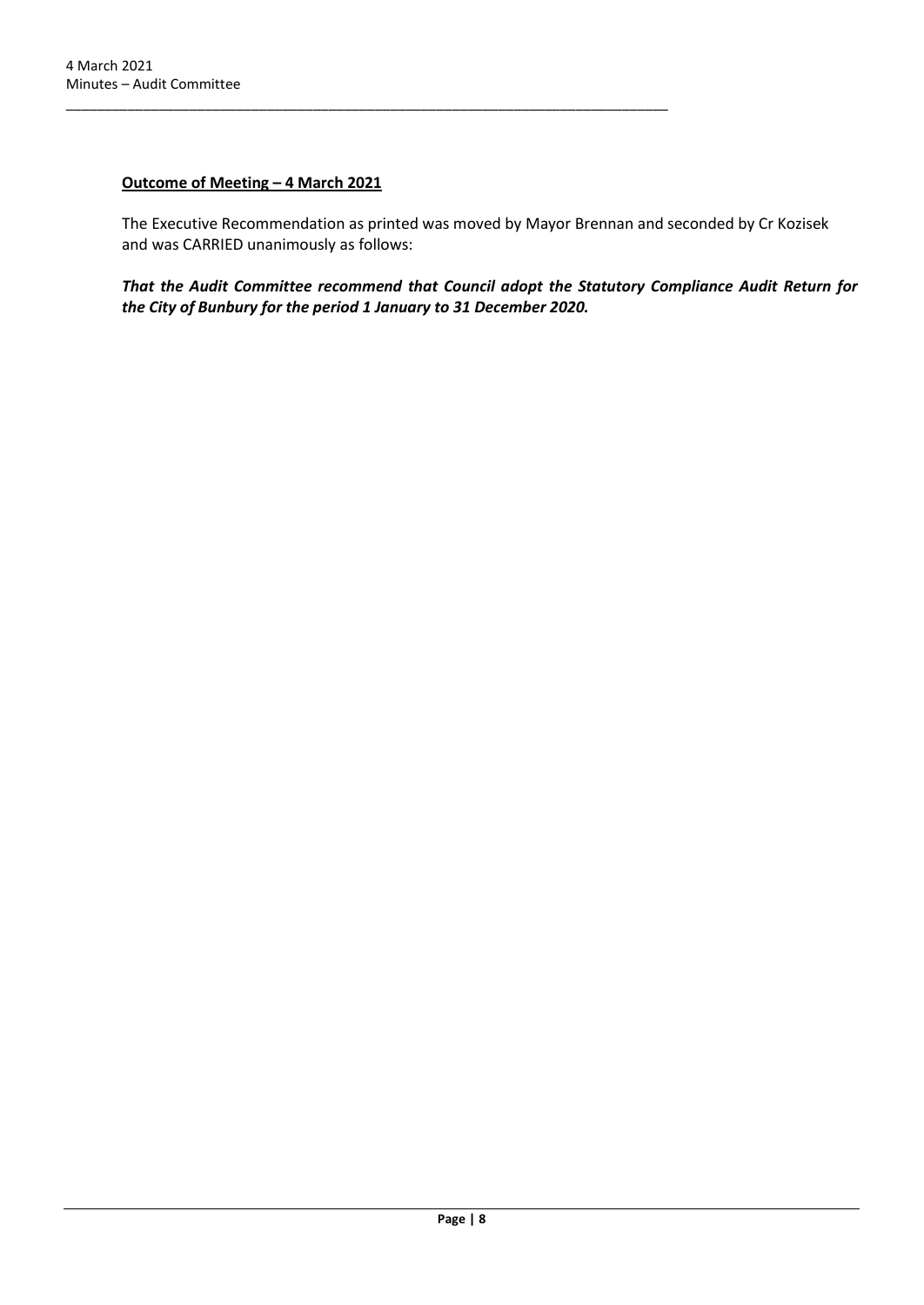#### <span id="page-8-0"></span>*10.2 Employee Leave Balances*

\_\_\_\_\_\_\_\_\_\_\_\_\_\_\_\_\_\_\_\_\_\_\_\_\_\_\_\_\_\_\_\_\_\_\_\_\_\_\_\_\_\_\_\_\_\_\_\_\_\_\_\_\_\_\_\_\_\_\_\_\_\_\_\_\_\_\_\_\_\_\_\_\_\_\_\_\_\_

| <b>File Ref:</b>            | COB/3797                                                           |  |                             |
|-----------------------------|--------------------------------------------------------------------|--|-----------------------------|
| <b>Applicant/Proponent:</b> | Internal                                                           |  |                             |
| <b>Responsible Officer:</b> | David Ransom, Manager Finance                                      |  |                             |
| <b>Responsible Manager:</b> | David Ransom, Manager Finance                                      |  |                             |
| Executive:                  | Dave Chandler, Director Strategy and Organisational Performance    |  |                             |
| <b>Authority/Discretion</b> | Advocacy                                                           |  | Review                      |
|                             | Executive/Strategic                                                |  | Quasi-Judicial              |
|                             | ⊠<br>Legislative                                                   |  | <b>Information Purposes</b> |
| <b>Attachments:</b>         | Confidential Appendix 2: Employee Leave Balances as at 31 December |  |                             |
|                             | 2020                                                               |  |                             |

#### **Summary**

The purpose of this report is to provide the Audit Committee with information relating to Annual Leave Accruals for City staff.

#### **Executive Recommendation**

That the Audit Committee receive the update.

*Voting Requirements: Simple Majority*

#### **Strategic Relevance**

| Theme 4:      | Our City                                                                       |
|---------------|--------------------------------------------------------------------------------|
| Goal:         | Civic leadership, partnerships and sound governance in delivering with and for |
|               | the community                                                                  |
| Objective 4.4 | A skilled organisation, which exercises responsible asset stewardship, sound   |
|               | financial management, and exemplary customer service                           |

#### **Regional Impact Statement**

N/A

#### **Background**

The CEO has previously been requested by the Committee to provide a recurring report concerning accrued staff leave. This was requested on the basis of the risk presented to the City in carrying excessive leave liabilities.

This report fulfils this requirement and is provided bi-annually as at 30 June and 31 December each year.

#### **Council Policy Compliance**

There are no Council policies relating to this report.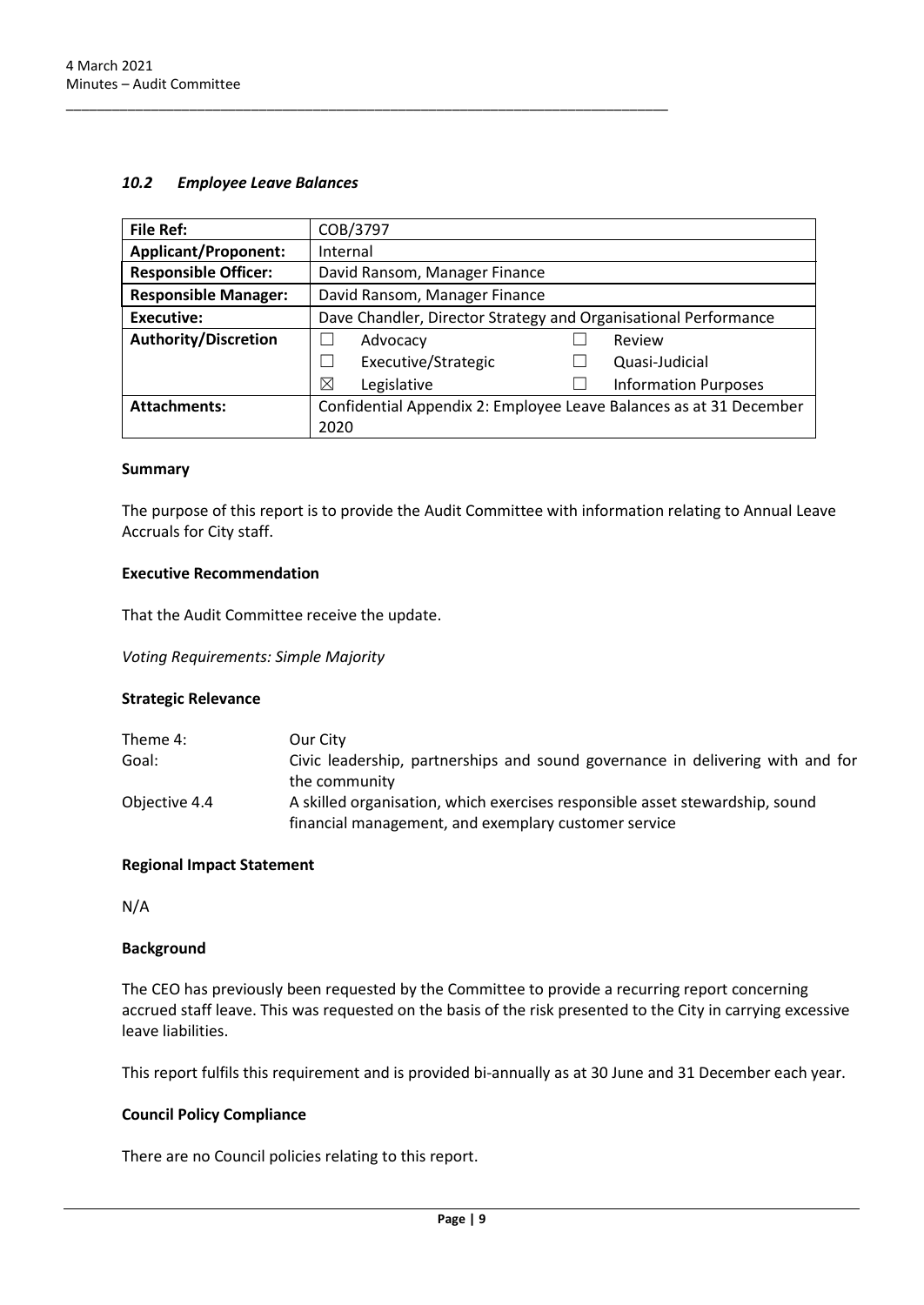#### **Legislative Compliance**

N/A

#### **Officer Comments**

The attached report (Appendix 2) detail the City's leave liabilities as at 31 December 2020. Note that the figures represent liabilities in excess of annual entitlements (4 or 5 weeks depending on the Officer) and also liabilities in excess of 8 weeks, which is defined by Fair Work Australia as being "excessive".

#### **Analysis of Financial and Budget Implications**

Nil

#### **Community Consultation**

N/A

#### **Elected Member/Officer Consultation**

This matter is presented to the Committee for consideration.

\_\_\_\_\_\_\_\_\_\_\_\_\_\_\_\_\_\_\_\_\_\_\_\_\_\_\_\_\_\_\_\_\_\_\_\_\_\_\_\_\_\_\_\_\_\_\_\_\_\_\_\_\_\_\_\_\_\_\_\_\_\_\_\_\_\_\_\_\_\_\_\_\_\_\_\_\_\_

#### **Timeline: Council Decision Implementation**

Effective immediately once adopted by Council.

#### **Outcome of Meeting – 4 March 2021**

The Mayor queried the adverse trend for the number of staff with excessive leave in the Sustainable Communities and Infrastructure Directorates during the last 6 month period. The Manager Finance indicated that although a biannual report in this regard can be useful, it's best to wait for the end of each full 12month period in assessing trends, as staff may utilise their leave entitlements during the next reporting period.

The Executive Recommendation with amendment was moved by Mayor Brennan and seconded by Mt Foster and was CARRIED unanimously as follows:

*That the Audit Committee receive the update and note the adverse excessive leave trend in the Sustainable Communities and Infrastructure directorates for the current reporting period, to be reviewed again as at 30 June 2021.*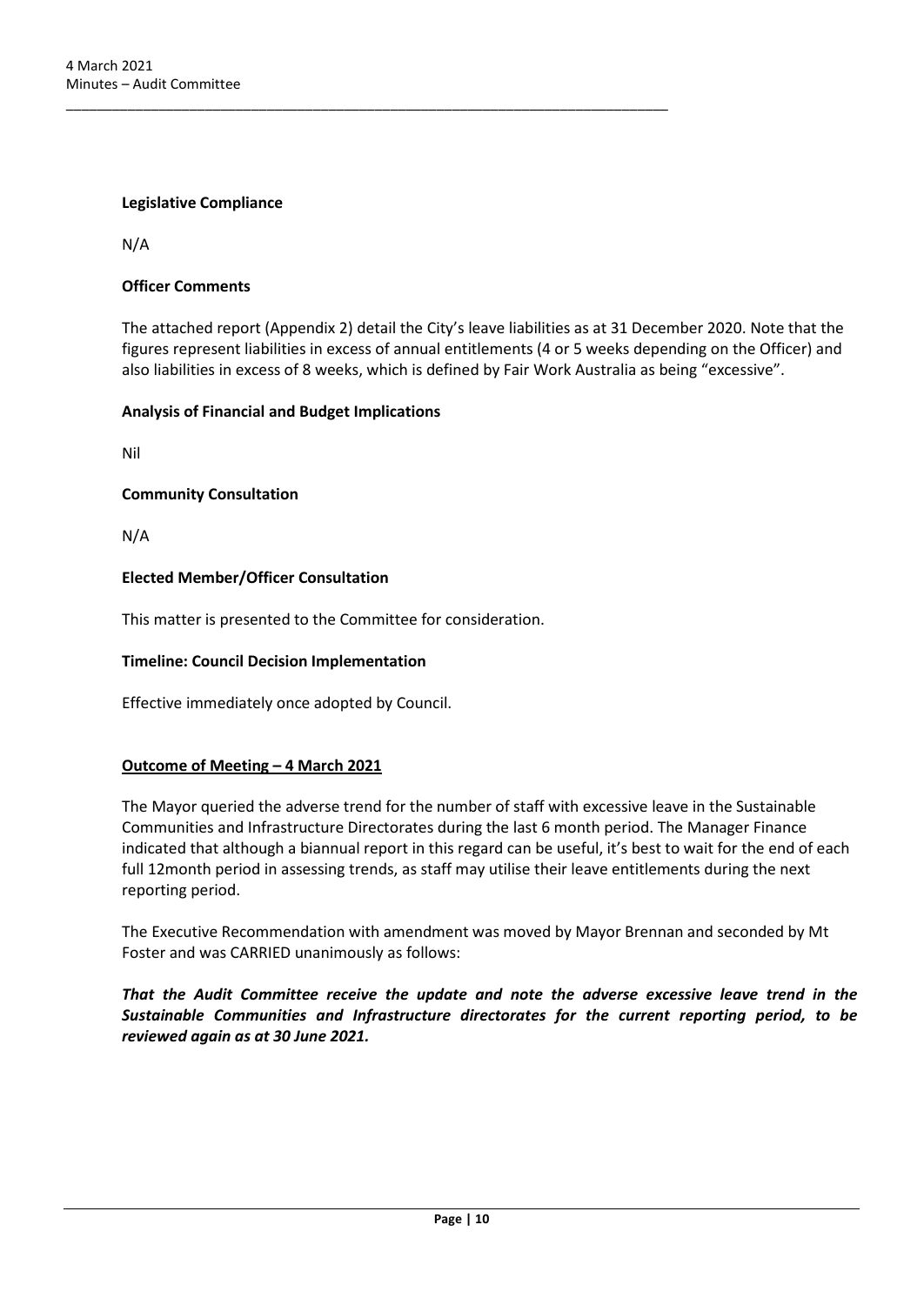#### <span id="page-10-0"></span>*10.3 Audit Findings Database*

| <b>File Ref:</b>            | COB/603                                                         |          |                             |
|-----------------------------|-----------------------------------------------------------------|----------|-----------------------------|
| <b>Applicant/Proponent:</b> | Internal                                                        |          |                             |
| <b>Responsible Officer:</b> | Greg Golinski, Manager Governance                               |          |                             |
| <b>Responsible Manager:</b> | Greg Golinski, Manager Governance                               |          |                             |
| <b>Executive:</b>           | Dave Chandler, Director Strategy and Organisational Performance |          |                             |
| <b>Authority/Discretion</b> | Advocacy                                                        |          | Review                      |
|                             | Executive/Strategic                                             |          | Quasi-Judicial              |
|                             | Legislative                                                     | $\times$ | <b>Information Purposes</b> |
| <b>Attachments:</b>         | Confidential Appendix 3: Audit Findings Database                |          |                             |

#### **Summary**

The City of Bunbury has established a database and follow-up process to monitor and ensure that management's actions to audit findings (both internal and external) have been effectively implemented.

The database (as presented at Appendix 3) is presented to the Audit Committee for information and discussion as necessary.

#### **Executive Recommendation**

That the Committee note the information provided in this report.

\_\_\_\_\_\_\_\_\_\_\_\_\_\_\_\_\_\_\_\_\_\_\_\_\_\_\_\_\_\_\_\_\_\_\_\_\_\_\_\_\_\_\_\_\_\_\_\_\_\_\_\_\_\_\_\_\_\_\_\_\_\_\_\_\_\_\_\_\_\_\_\_\_\_\_\_\_\_

*Voting Requirement: Simple Majority*

#### **Strategic Relevance**

| Theme 4       | Our City                                                                       |
|---------------|--------------------------------------------------------------------------------|
| Goal          | Civic leadership, partnerships and sound governance in delivering with and for |
|               | the community                                                                  |
| Objective 4.4 | A skilled organisation, which exercises responsible asset stewardship, sound   |
|               | financial management, and exemplary customer service                           |

#### **Regional Impact Statement**

N/A

#### **Background**

The International Standards for the Professional Practice of Internal Auditing requires the Internal Audit Coordinator to establish a follow-up process to monitor and ensure that management actions have been effectively implemented or that senior management has accepted the risk of not acting.

Appendix 3 has been developed to capture audit findings from all engagements, both internal and external.

#### **Council Policy Compliance**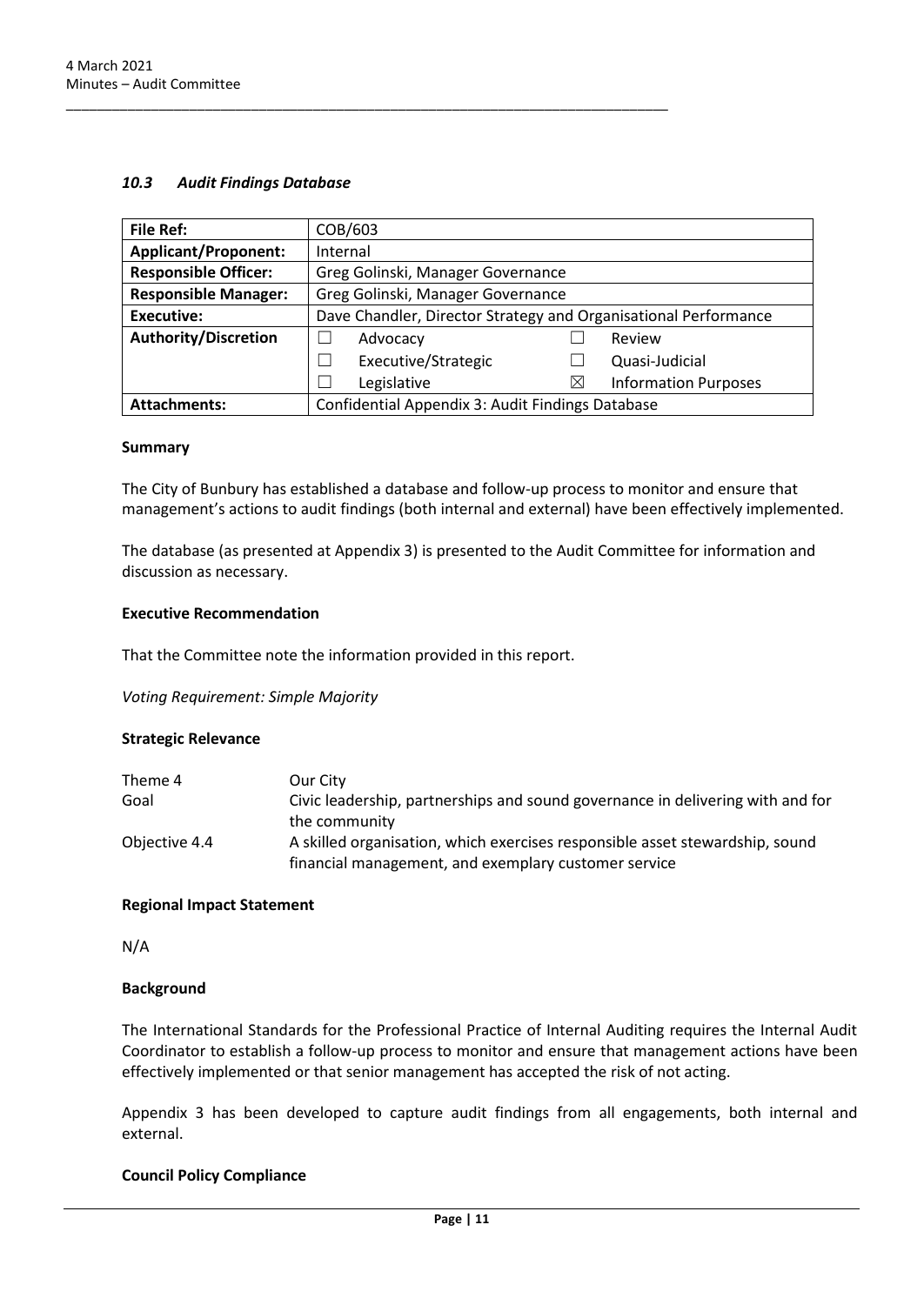N/A

### **Legislative Compliance**

*The International Standards for the Professional Practice of Internal Auditing 2500.A1*

\_\_\_\_\_\_\_\_\_\_\_\_\_\_\_\_\_\_\_\_\_\_\_\_\_\_\_\_\_\_\_\_\_\_\_\_\_\_\_\_\_\_\_\_\_\_\_\_\_\_\_\_\_\_\_\_\_\_\_\_\_\_\_\_\_\_\_\_\_\_\_\_\_\_\_\_\_\_

#### **Officer Comments**

The Director Strategy and Performance will discuss with the Committee the current status of the City's Internal Audit program in the context of the City's transformation project.

#### **Analysis of Financial and Budget Implications**

N/A

**Community Consultation**

N/A

#### **Councillor/Officer Consultation**

This matter is presented to the Committee for information.

#### **Applicant Consultation**

N/A

**Timeline: Council Decision Implementation**

N/A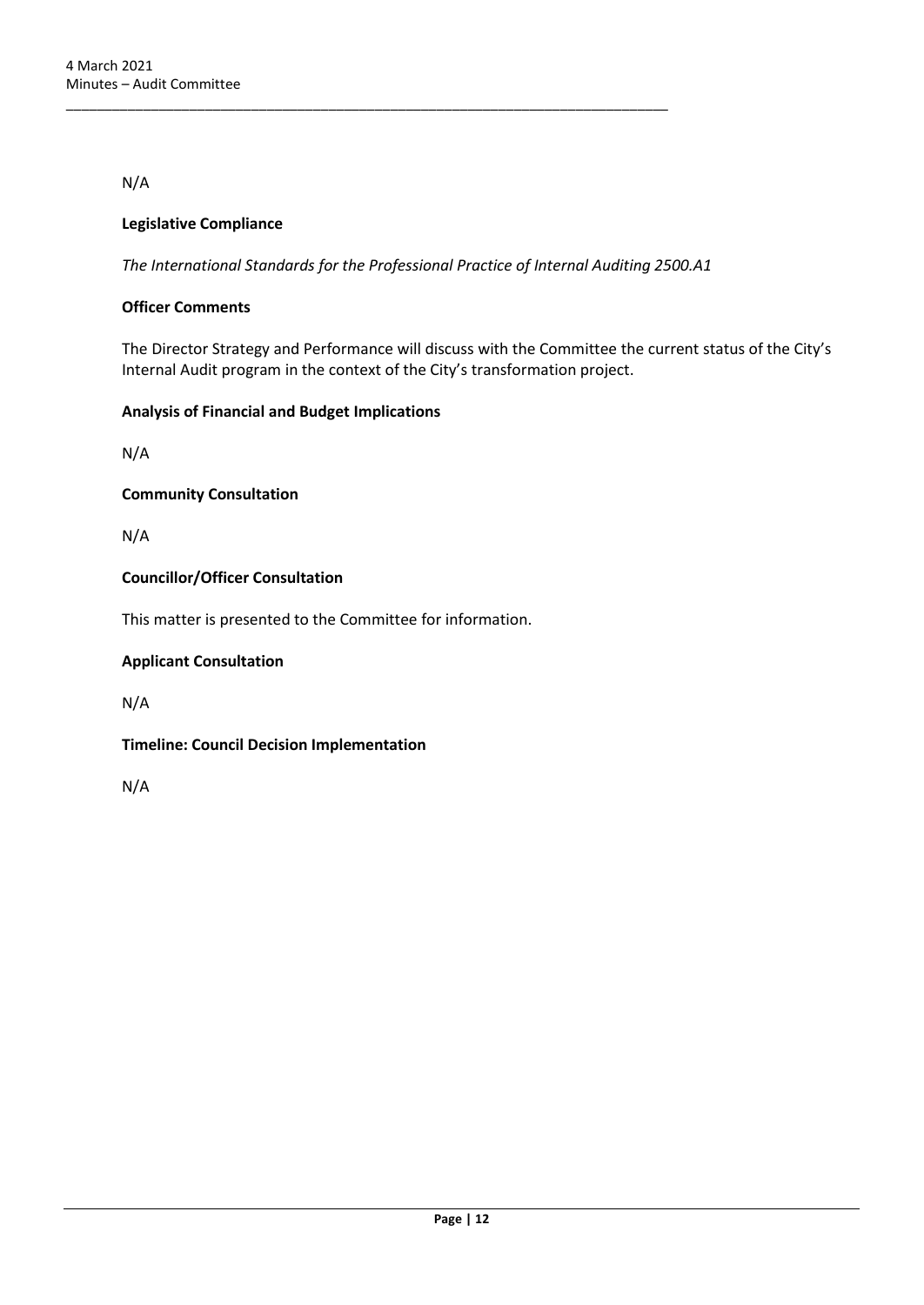#### **Outcome of Meeting – 4 March 2021**

Mr Foster asked about some detail regarding the transformation project, as it has been referenced within the Audit Findings Database as a catalyst for driving improvement in some of the recommendations relating to risk management in particular.

The Director Strategy and Organisational Performance provided a high level overview of the transformation project, and how it will create the framework, resources, and action plan on how to build a better organisation. It will enable the City to make fundamental changes to people, processes, and technology, in addition to implementing new and improved business capabilities. Ultimately the project will enhance the City's ability to impact the community, build reputation and operate more effectively. The Director agreed to provide the committee (in confidence) with the current draft of the Transformation Project Plan, which provides further detail as to project outcomes.

The Executive Recommendation as printed was moved by Mr Barratt and seconded by Cr Kozisek and was CARRIED unanimously as follows:

#### *That the Committee note the information provided in this report.*

\_\_\_\_\_\_\_\_\_\_\_\_\_\_\_\_\_\_\_\_\_\_\_\_\_\_\_\_\_\_\_\_\_\_\_\_\_\_\_\_\_\_\_\_\_\_\_\_\_\_\_\_\_\_\_\_\_\_\_\_\_\_\_\_\_\_\_\_\_\_\_\_\_\_\_\_\_\_